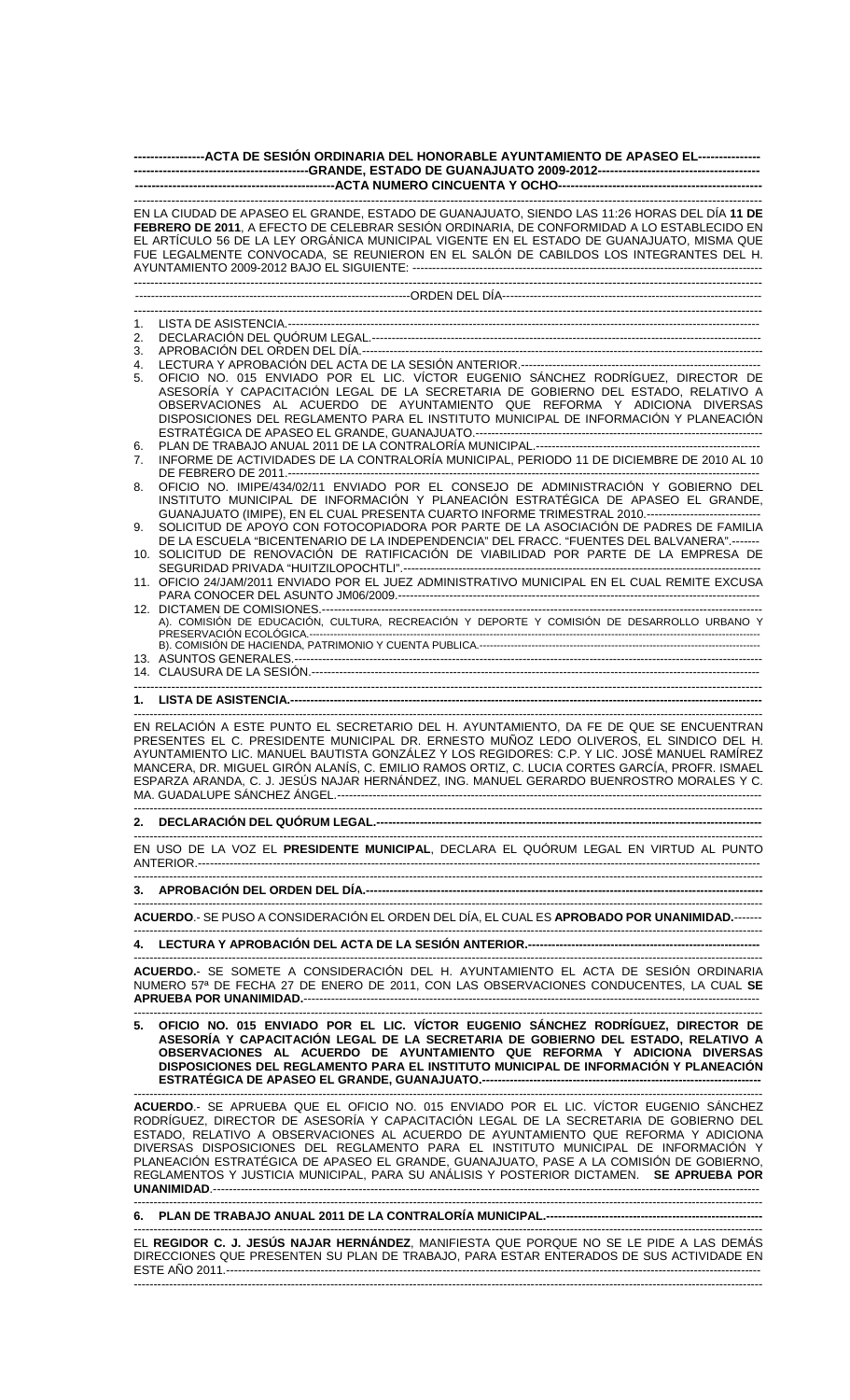LA **REGIDORA C. LUCIA CORTES GARCÍA**, HACE EL COMENTARIO DE QUE TODAS LAS DIRECCIONES DEBEN DE PRESENTAR SU PLAN DE TRABAJO Y NO LO HACEN.------------------------------------------------------------------------------

---------------------------------------------------------------------------------------------------------------------------------------------------------------- EL **REGIDOR ING. MANUEL GERARDO BUENROSTRO MORALES**, MENCIONA QUE YA LO DEBEN DE TENER, QUE LA CUESTIÓN ES SOLICITAR QUE LO PRESENTEN.-------------------------------------------------------------------------------

---------------------------------------------------------------------------------------------------------------------------------------------------------------- EL **SECRETARIO DEL H. AYUNTAMIENTO LIC. JUAN ANTONIO GARCÍA OLIVEROS**, MANIFIESTA QUE SE TENDRÁ EN CUENTA PARA AGENDARLO EN UNA PRÓXIMA SESIÓN.-------------------------

---------------------------------------------------------------------------------------------------------------------------------------------------------------- **ACUERDO**.- SE APRUEBA QUE EL PLAN DE TRABAJO ANUAL 2011 DE LA CONTRALORÍA MUNICIPAL, PASE A LA COMISIÓN DE HACIENDA, PATRIMONIO Y CUENTA PUBLICA, PARA SU ANÁLISIS Y POSTERIOR DICTAMEN. **SE APRUEBA POR UNANIMIDAD.**---------------------------------------------------------------------------------------------------------------- ----------------------------------------------------------------------------------------------------------------------------------------------------------------

**ACUERDO**.- SE APRUEBA SOLICITAR A LAS ÁREAS DE LA ADMINISTRACIÓN 2009-2012, PRESENTEN EL PLAN DE TRABAJO ANUAL 2011, LO ANTERIOR CON FUNDAMENTO EN EL ARTICULO NO. 110 A DE LA LEY ORGÁNICA MUNICIPAL PARA EL ESTADO DE GUANAJUATO. SE APRUEBA POR UNANIMIDAD.-----

---------------------------------------------------------------------------------------------------------------------------------------------------------------- **7. INFORME DE ACTIVIDADES DE LA CONTRALORÍA MUNICIPAL, PERIODO 11 DE DICIEMBRE DE 2010 AL**  10 DE FEBRERO DE 2011.--

---------------------------------------------------------------------------------------------------------------------------------------------------------------- EL **REGIDOR ING. MANUEL GERARDO BUENROSTRO MORALES**, MANIFIESTA QUE OFICIALMENTE SE RECIBE EL INFORME POR EL H. AYUNTAMIENTO Y SE DA COMO ENTERADO O CONOCIDO SU CONTENIDO, PERO REALMENTE NO HEMOS HECHO UN ANÁLISIS O UN ESTUDIO DE ESTA INFORMACION PARA VER SI SE PRESENTA ALGUNA IRREGULARIDAD Y OPINA QUE ES CONVENIENTE UNA REUNIÓN DE ANÁLISIS PARA VER SI NO HAY NADA QUE A NOSOTROS MISMOS NOS ATAÑE O SI ESTAMOS SIENDO OMISOS EN SEGUIR LAS RECOMENDACIONES A POSIBLES ERRORES.----------------------------------------------------------------------------------------------

---------------------------------------------------------------------------------------------------------------------------------------------------------------- LA **REGIDORA C. LUCIA CORTES GARCÍA**, COMENTA QUE CAEMOS EN OMISIÓN EL AYUNTAMIENTO PORQUE NO HICIMOS NADA.-------------

---------------------------------------------------------------------------------------------------------------------------------------------------------------- **ACUERDO**.- SE APRUEBA QUE EL INFORME DE ACTIVIDADES DE LA CONTRALORÍA MUNICIPAL, PERIODO 11 DE DICIEMBRE DE 2010 AL 10 DE FEBRERO DE 2011, PASE A LA COMISIÓN DE HACIENDA, PATRIMONIO Y CUENTA PUBLICA Y DEMÁS MIEMBROS DEL H. AYUNTAMIENTO QUE DESEEN INTEGRARSE, PARA SU ANÁLISIS. **SE APRUEBA POR UNANIMIDAD.**-----------------------------------------------------------------------------------------------

---------------------------------------------------------------------------------------------------------------------------------------------------------------- **8. OFICIO NO. IMIPE/434/02/11 ENVIADO POR EL CONSEJO DE ADMINISTRACIÓN Y GOBIERNO DEL INSTITUTO MUNICIPAL DE INFORMACIÓN Y PLANEACIÓN ESTRATÉGICA DE APASEO EL GRANDE, GUANAJUATO (IMIPE), EN EL CUAL PRESENTA CUARTO INFORME TRIMESTRAL 2010.----**

---------------------------------------------------------------------------------------------------------------------------------------------------------------- LA **REGIDORA C. LUCIA CORTES GARCÍA**, SOLICITA QUE DE LECTURA A LA PRIMER PAGINA DE LA PRESENTACIÓN DEL INFORME.-----

---------------------------------------------------------------------------------------------------------------------------------------------------------------- EL **PRESIDENTE MUNICIPAL DR. ERNESTO MUÑOZ LEDO OLIVEROS**, PREGUNTA AL DIRECTOR GENERAL DEL IMIPE ¿PORQUE NO SE NOTIFICO EL CAMBIO DEL PRESIDENTE DEL CONSEJO AL H. AYUNTAMIENTO?---

---------------------------------------------------------------------------------------------------------------------------------------------------------------- EL **DIRECTOR GENERAL DEL IMPE ING. ROBERTO RAMIREZ MENDOZA**, REFIERE QUE NO HIZO LA NOTIFICACION AL PLENO.--------------------------------------------------------------------------------------------------------------------------

---------------------------------------------------------------------------------------------------------------------------------------------------------------- EL **SÍNDICO DEL H. AYUNTAMIENTO LIC. MANUEL BAUTISTA GONZÁLEZ**, SUGIERE QUE ESTE INFORME SE PASE A LA COMISIÓN DE HACIENDA, PATRIMONIO Y CUENTA PUBLICA.--------------------------------------------------------

---------------------------------------------------------------------------------------------------------------------------------------------------------------- SE APRUEBA QUE EL OFICIO NO. IMIPE/434/02/11 ENVIADO POR EL CONSEJO DE ADMINISTRACIÓN Y GOBIERNO DEL INSTITUTO MUNICIPAL DE INFORMACIÓN Y PLANEACIÓN ESTRATÉGICA DE APASEO EL GRANDE, GUANAJUATO (IMIPE), EN EL CUAL PRESENTA CUARTO INFORME TRIMESTRAL 2010, PASE A LA COMISIÓN DE HACIENDA, PATRIMONIO Y CUENTA PUBLICA Y DEMÁS MIEMBROS DEL H. AYUNTAMIENTO QUE DESEEN INTEGRARSE, PARA SU ANÁLISIS. **SE APRUEBA POR UNANIMIDAD.**-------------- ----------------------------------------------------------------------------------------------------------------------------------------------------------------

## **9. SOLICITUD DE APOYO CON FOTOCOPIADORA POR PARTE DE LA ASOCIACIÓN DE PADRES DE FAMILIA DE LA ESCUELA "BICENTENARIO DE LA INDEPENDENCIA" DEL FRACC. "FUENTES DEL BALVANERA".---**

---------------------------------------------------------------------------------------------------------------------------------------------------------------- EL **REGIDOR PROFR. ISMAEL ESPARZA ARANDA**, HACE MENCIÓN DE QUE CUANDO HICIERON ESA SOLICITUD, LOS INTERESADOS DIJERON QUE ESTABAN DISPUESTOS A PONER UNA PARTE.-----------

---------------------------------------------------------------------------------------------------------------------------------------------------------------- LA **REGIDORA C. LUCIA CORTES GARCÍA**, HACE EL COMENTARIO DE QUE SE BENEFICIA MAS A ALUMNOS DE QUERÉTARO Y OPINA QUE SERIA MEJOR AYUDAR A ESCUELAS DE APASEO.-----------------------------------------

---------------------------------------------------------------------------------------------------------------------------------------------------------------- EL **PRESIDENTE MUNICIPAL DR. ERNESTO MUÑOZ LEDO OLIVEROS**, PROPONE QUE ESTE PUNTO PASE A LA COMISIÓN DE HACIENDA PARA QUE VERIFIQUE LOS PRECIOS.---------------------------------------------------------------

---------------------------------------------------------------------------------------------------------------------------------------------------------------- **ACUERDO**.- SE APRUEBA QUE LA SOLICITUD DE APOYO CON FOTOCOPIADORA POR PARTE DE LA ASOCIACIÓN DE PADRES DE FAMILIA DE LA ESCUELA "BICENTENARIO DE LA INDEPENDENCIA" DEL FRACC. "FUENTES DE BALVANERA", PASE A LAS COMISIONES DE HACIENDA, PATRIMONIO Y CUENTA PUBLICA Y DE EDUCACIÓN, CULTURA, RECREACIÓN Y DEPORTE, PARA SU ANÁLISIS Y POSTERIOR DICTAMEN. **SE APRUEBA POR UNANIMIDAD.-----**----------------------------------------------------------------------------------------------------------------------------------------------------------------

**10. SOLICITUD DE RENOVACIÓN DE RATIFICACIÓN DE VIABILIDAD POR PARTE DE LA EMPRESA DE**  SEGURIDAD PRIVADA "HUITZILOPOCHTLI".-

---------------------------------------------------------------------------------------------------------------------------------------------------------------- **ACUERDO**.- SE APRUEBA QUE LA SOLICITUD DE RENOVACIÓN DE RATIFICACIÓN DE VIABILIDAD POR PARTE DE LA EMPRESA DE SEGURIDAD PRIVADA "HUITZILOPOCHTLI", PASE A LA COMISIÓN DE SEGURIDAD, TRANSITO, TRANSPORTE Y PROTECCIÓN CIVIL, PARA SU ANÁLISIS Y POSTERIOR DICTAMEN. **SE APRUEBA POR UNANIMIDAD.**------------------------------------------------------------------------------------------------------------------------------------ ----------------------------------------------------------------------------------------------------------------------------------------------------------------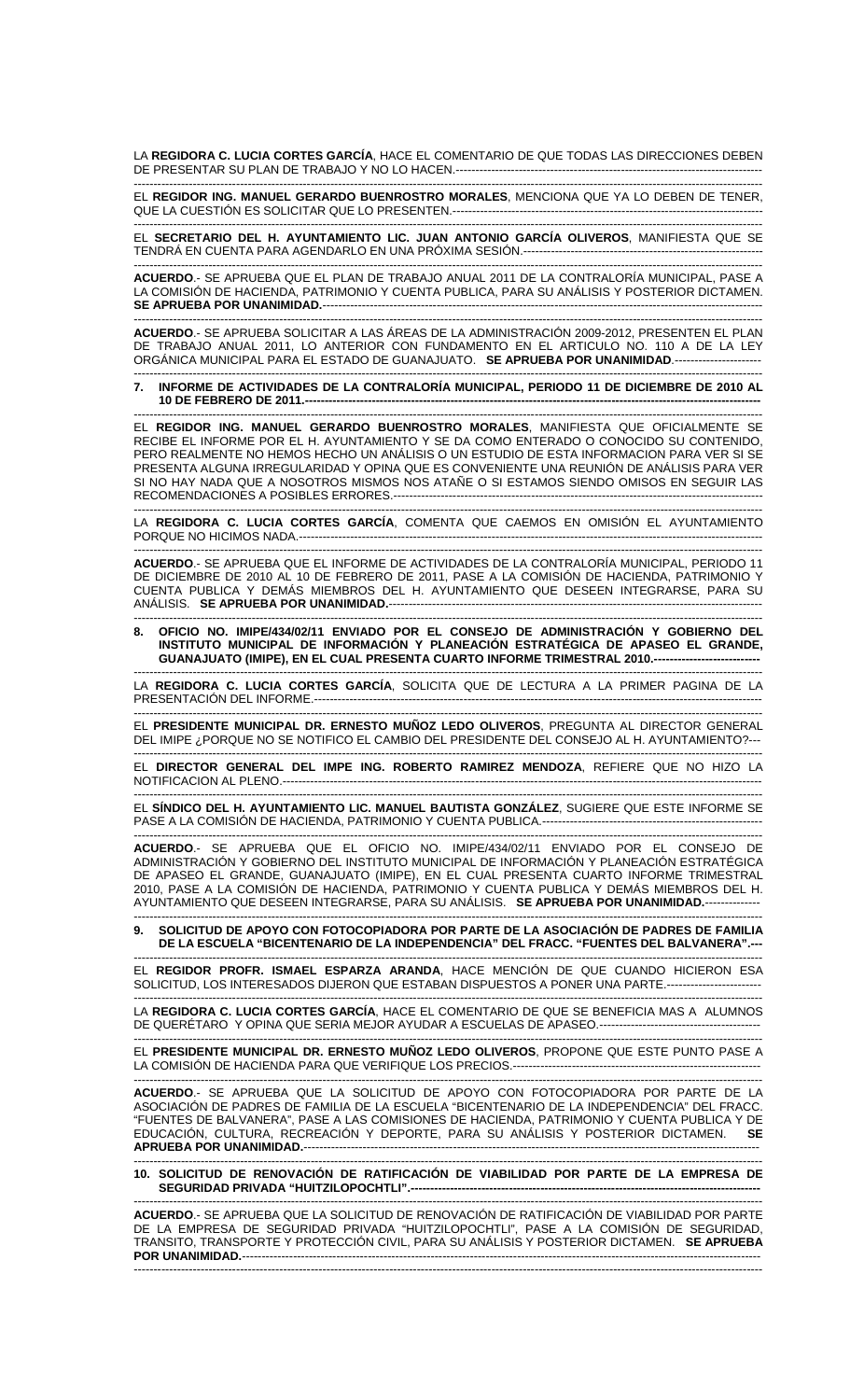**11. OFICIO 24/JAM/2011 ENVIADO POR EL JUEZ ADMINISTRATIVO MUNICIPAL EN EL CUAL REMITE EXCUSA PARA CONOCER DEL ASUNTO JM06/2009.---**

---------------------------------------------------------------------------------------------------------------------------------------------------------------- EL **REGIDOR ING. MANUEL GERARDO BUENROSTRO MORALES**, CONSIDERA QUE SE LES DE UNA REVISADA A LOS ASUNTOS ANTES DE ENVIARLOS AL AYUNTAMIENTO.--------------------------------

---------------------------------------------------------------------------------------------------------------------------------------------------------------- **ACUERDO**.- SE AUTORIZA LA EXCUSA PARA CONOCER DEL ASUNTO JM06/2009 AL LIC. HUGO ENRIQUE HERNANDEZ ROMAN Y SE HABILITA AL LIC. PAULO CABRERA LAZARINI UNICA Y EXCLUSIVAMENTE EN RELACION AL EXPEDIENTE EN CITA. **SE APRUEBA POR UNANIMIDAD.**--------------------------------------------------------

---------------------------------------------------------------------------------------------------------------------------------------------------------------- **12. DICTAMEN DE COMISIONES.---------------------------------------------------------------------------------------------------------------- A). COMISIÓN DE EDUCACIÓN, CULTURA, RECREACIÓN Y DEPORTE Y COMISIÓN DE DESARROLLO URBANO Y PRESERVACIÓN ECOLÓGICA.---------------------------------------------------------------------------------------------------------------------------------------------- B). COMISIÓN DE HACIENDA, PATRIMONIO Y CUENTA PUBLICA.-----**

---------------------------------------------------------------------------------------------------------------------------------------------------------------- **A). COMISIÓN DE EDUCACIÓN, CULTURA, RECREACIÓN Y DEPORTE Y COMISIÓN DE DESARROLLO URBANO**  Y PRESERVACIÓN ECOLÓGICA.------

---------------------------------------------------------------------------------------------------------------------------------------------------------------- **1**.- EL **SECRETARIO DEL H. AYUNTAMIENTO LIC. JUAN ANTONIO GARCÍA OLIVEROS**, DA LECTURA AL DICTAMEN NO. CECRyD08/02/2011 RELATIVO A LA SOLICITUD DE DONACIÓN DE TERRENO PARA LA UNIDAD DE SERVICIOS DE APOYO A LA EDUCACIÓN REGULAR NO. 86 (USAER), EN EL CUAL SE RESUELVE LO SIGUIENTE: **PRIMERO**.- ESTAS COMISIONES DE EDUCACIÓN, CULTURA, RECREACIÓN Y DEPORTE Y LA DE DESARROLLO URBANO Y PRESERVACIÓN ECOLÓGICA, RESULTARON COMPETENTES PARA CONOCER DEL PRESENTE ASUNTO DE CONFORMIDAD AL ARTICULO INVOCADO EN EL PROEMIO DEL PRESENTE DICTAMEN. **SEGUNDO**.- UNA VEZ ANALIZADA LA SOLICITUD PLANTEADA, ESTA COMISIÓN DETERMINA QUE ES FACTIBLE A LA DONACIÓN DEL TERRENO SOLICITADO Y SE PROPONE QUE EL TERRENO UBICADO EN ESTA CABECERA MUNICIPAL EN EL FRACCIONAMIENTO ANDEHE MANZANA NO. 2 UBICADO ENTRE LAS CALLES DE IXTLA Y XOCOQUI, EL CUAL CUENTA CON UNA SUPERFICIE DE 268.00 M2 CON LAS SIGUIENTES MEDIDAS: AL NORESTE 32.00 M COLINDANDO CON LOS LOTES 7 Y 14 DE LA MISMA MANZANA NO. 2, AL SUROESTE 32.00 M COLINDANDO CON TERRENO DONADO A LA SECRETARIA DE SALUD DE GUANAJUATO (SEGURO POPULAR), AL SURESTE 8.37 M COLINDANDO CON CALLE IXTLA, AL NOROESTE 8.37 M COLINDANDO CON LA CALLE XOCOQUI. **TERCERO**.- SE SOLICITARA A LA SECRETARIA DE EDUCACIÓN DE GUANAJUATO FORMALIZAR LA SOLICITUD DE DONACIÓN Y QUE SE REALICEN TODOS LOS TRAMITES LEGALES A FIN DE CONCRETAR LA DONACIÓN. ESPERANDO QUE SE REALICE LA CONSTRUCCIÓN, EQUIPAMIENTO, MANTENIMIENTO, ASIGNACIÓN DE PERSONAL, ETC. POR PARTE DE LA SECRETARIA DE EDUCACIÓN ANTES DE LA TERMINACIÓN DE ESTA ADMINISTRACIÓN 2009-201. **CUARTO**.- ESTAS COMISIONES DE EDUCACIÓN, CULTURA, RECREACIÓN Y DEPORTE Y LA DE DESARROLLO URBANO Y PRESERVACIÓN ECOLÓGICA PONEN A CONSIDERACIÓN DE ESTA H. AYUNTAMIENTO EL PRESENTE DICTAMEN PARA SU APROBACIÓN O LO CONDUCENTE, DICTAMEN QUE SE ANEXA AL APÉNDICE DEL ACTA DE LA PRESENTE SESIÓN.-------------------------------------------------------------------------------------------------------------------------

---------------------------------------------------------------------------------------------------------------------------------------------------------------- **ACUERDO**.- SE APRUEBA EL DICTAMEN NO. CECRyD08/02/2011 DE LAS COMISIONES DE EDUCACIÓN, CULTURA, RECREACIÓN Y DEPORTE Y COMISIÓN DE DESARROLLO URBANO Y PRESERVACIÓN ECOLÓGICA, EN EL CUAL SE DETERMINA QUE ES FACTIBLE A LA DONACIÓN DEL TERRENO SOLICITADO POR LA UNIDAD DE SERVICIOS DE APOYO A LA EDUCACIÓN REGULAR NO. 86 (USAER), EL CUAL SE ENCUENTRA UBICADO EN ESTA CABECERA MUNICIPAL EN EL FRACCIONAMIENTO ANDEHE MANZANA NO. 2 UBICADO ENTRE LAS CALLES DE IXTLA Y XOCOQUI, EL CUAL CUENTA CON UNA SUPERFICIE DE 268.00 M2 CON LAS SIGUIENTES MEDIDAS: AL NORESTE 32.00 M COLINDANDO CON LOS LOTES 7 Y 14 DE LA MISMA MANZANA NO. 2, AL SUROESTE 32.00 M COLINDANDO CON TERRENO DONADO A LA SECRETARIA DE SALUD DE GUANAJUATO (SEGURO POPULAR), AL SURESTE 8.37 M COLINDANDO CON CALLE IXTLA, AL NOROESTE 8.37 M COLINDANDO CON LA CALLE XOCOQUI.. DEJÁNDOSE EN CLARO QUE EN CASO DE QUE NO SE UTILICE EL INMUEBLE PARA EL CUMPLIMIENTO DEL BENEFICIO SOCIAL YA SEÑALADO, EL AYUNTAMIENTO SOLICITARA LA REVERSIÓN DEL INMUEBLE MENCIONADO CONFORME A LO ESTABLECIDO EN EL ARTICULO 177 DE LA LEY ORGÁNICA MUNICIPAL Y SE AUTORIZA AL PRESIDENTE MUNICIPAL, SINDICO DEL H. AYUNTAMIENTO Y SECRETARIO DEL H. AYUNTAMIENTO PARA FIRMAR LA ESCRITURA CORRESPONDIENTE. **SE APRUEBA POR UNANIMIDAD.**------------------------------------------------------------------------------------------------------------------------------------

**B). COMISIÓN DE HACIENDA, PATRIMONIO Y CUENTA PUBLICA Y COMISIÓN DE EDUCACIÓN, CULTURA, RECREACIÓN Y DEPORTE.--**

----------------------------------------------------------------------------------------------------------------------------------------------------------------

---------------------------------------------------------------------------------------------------------------------------------------------------------------- **1**.- EL **SECRETARIO DEL H. AYUNTAMIENTO LIC. JUAN ANTONIO GARCÍA OLIVEROS**, DA LECTURA AL DICTAMEN NO. CECRyD08/02/2011 RELATIVO A LA PROPUESTA DE APOYO PARA BANDA MUNICIPAL POR PARTE DE LOS CC. FRANCISCO MADRIGAL ÁLVAREZ Y LUIS VÁZQUEZ NÚÑEZ, EN EL CUAL SE RESUELVE LO SIGUIENTE: **PRIMERO**.- ESTAS COMISIONES RESULTARON COMPETENTES PARA CONOCER DEL PRESENTE ASUNTO DE CONFORMIDAD AL ARTICULO INVOCADO EN EL PROEMIO DEL PRESENTE DICTAMEN. **SEGUNDO**.- ESTAS COMISIONES RECOMIENDAN REALIZAR UN CONTRATO POR UN AÑO DONDE SE INCLUYAN LAS AUDICIONES DOMINICALES EN EL JARDÍN PRINCIPAL MAS INTERVENCIONES EN EVENTOS ESPECIALES, GRATIFICANDO EL MUNICIPIO POR AUDICIÓN LA CANTIDAD DE \$ 4,000.00 (CUATRO MIL PESOS 00/100M.N.), LOS CUALES SERÁN ENTREGADOS POR MES VENCIDO. ASÍ MISMO SE CONTEMPLA QUE EL TIEMPO MINIMO POR AUDICION SERA DE DOS HORAS. **TERCERO**.- ESTAS COMISIONES DE HACIENDA, PATRIMONIO Y CUENTA PUBLICA Y LA DE EDUCACIÓN, CULTURA, RECREACIÓN Y DEPORTE PONEN A CONSIDERACIÓN DE ESTE H. AYUNTAMIENTO EL PRESENTE DICTAMEN PARA SU APROBACIÓN O LO CONDUCENTE, DICTAMEN QUE SE ANEXA AL APÉNDICE DEL ACTA DE LA PRESENTE SESIÓN.----------------------

---------------------------------------------------------------------------------------------------------------------------------------------------------------- **ACUERDO**.- SE APRUEBA EL DICTAMEN NO. CECRyD08/02/2011 DE LAS COMISIONES DE HACIENDA, PATRIMONIO Y CUENTA PÚBLICA, Y DE EDUCACIÓN, CULTURA, RECREACIÓN Y DEPORTE, RELATIVO A LA PROPUESTA DE APOYO PARA BANDA MUNICIPAL POR PARTE DE LOS CC. FRANCISCO MADRIGAL ÁLVAREZ Y LUIS VÁZQUEZ NÚÑEZ, EN EL CUAL SE RESUELVE REALIZAR UN CONTRATO POR UN AÑO DONDE SE INCLUYAN LAS AUDICIONES DOMINICALES EN EL JARDÍN PRINCIPAL MAS INTERVENCIONES EN EVENTOS ESPECIALES, GRATIFICANDO EL MUNICIPIO POR AUDICIÓN LA CANTIDAD DE \$ 4,000.00 (CUATRO MIL PESOS 00/100M.N.), LOS CUALES SERÁN ENTREGADOS POR MES VENCIDO. SE APRUEBA POR UNANIMIDAD.----

---------------------------------------------------------------------------------------------------------------------------------------------------------------- **C). COMISIÓN DE HACIENDA, PATRIMONIO Y CUENTA PÚBLICA.------------------------------------------------------------------**  ----------------------------------------------------------------------------------------------------------------------------------------------------------------